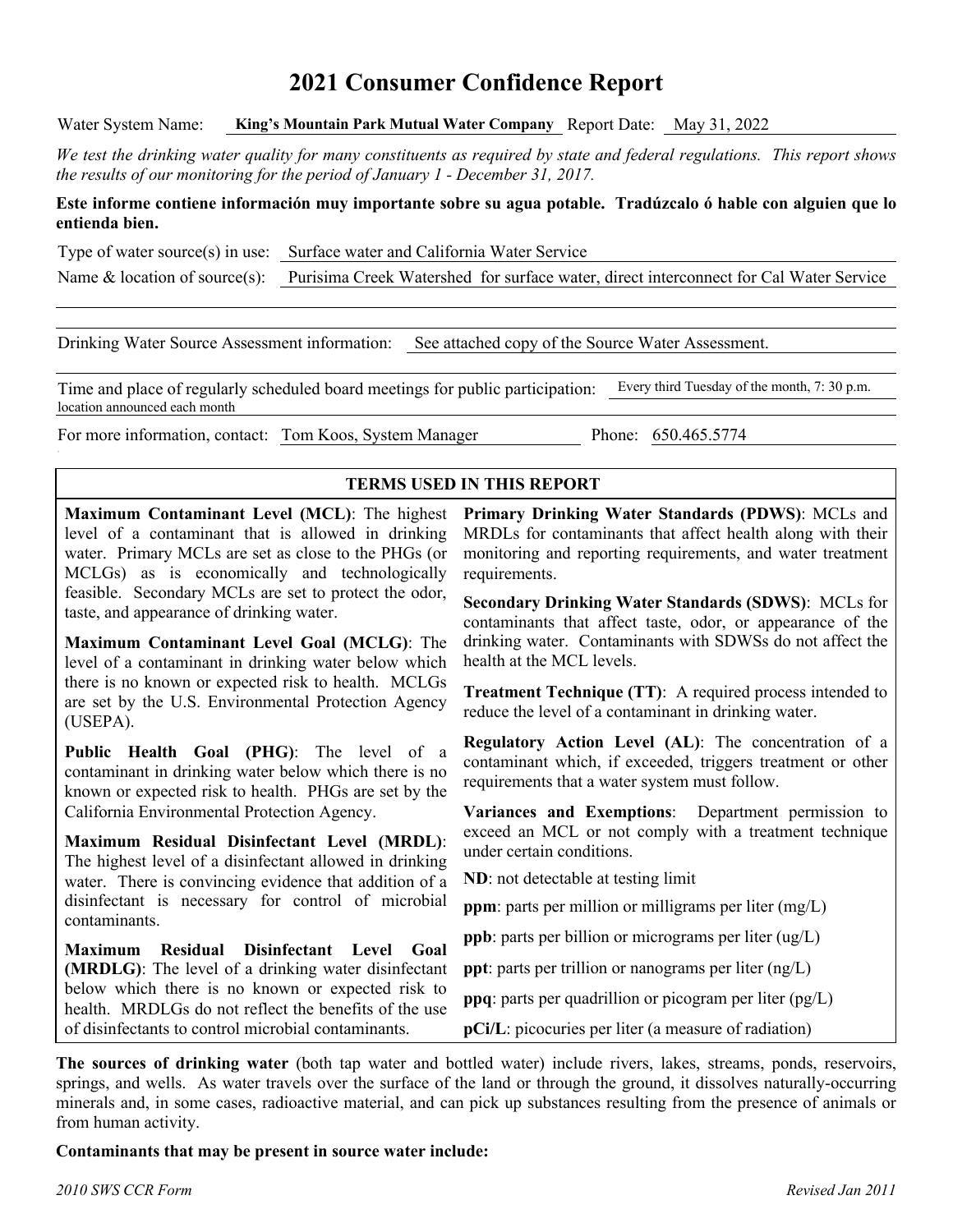- *Microbial contaminants*, such as viruses and bacteria, that may come from sewage treatment plants, septic systems, agricultural livestock operations, and wildlife.
- *Inorganic contaminants*, such as salts and metals, that can be naturally-occurring or result from urban stormwater runoff, industrial or domestic wastewater discharges, oil and gas production, mining, or farming.
- *Pesticides and herbicides*, that may come from a variety of sources such as agriculture, urban stormwater runoff, and residential uses.
- *Organic chemical contaminants*, including synthetic and volatile organic chemicals, that are by-products of industrial processes and petroleum production, and can also come from gas stations, urban stormwater runoff, agricultural application, and septic systems.
- *Radioactive contaminants*, that can be naturally-occurring or be the result of oil and gas production and mining activities.

**In order to ensure that tap water is safe to drink**, the USEPA and the state Department of Public Health (Department) prescribe regulations that limit the amount of certain contaminants in water provided by public water systems. Department regulations also establish limits for contaminants in bottled water that provide the same protection for public health.

**Tables 1, 2, 3, 4, 5, 7, and 8 list all of the drinking water contaminants that were detected during the most recent sampling for the constituent**. The presence of these contaminants in the water does not necessarily indicate that the water poses a health risk. The Department allows us to monitor for certain contaminants less than once per year because the concentrations of these contaminants do not change frequently. Some of the data, though representative of the water quality, are more than one year old.

| <b>TABLE 1 - SAMPLING RESULTS SHOWING THE DETECTION OF COLIFORM BACTERIA</b>              |                                |                                                     |                                                                                                                              |            |                      |                                                                                                                                        |  |  |  |  |
|-------------------------------------------------------------------------------------------|--------------------------------|-----------------------------------------------------|------------------------------------------------------------------------------------------------------------------------------|------------|----------------------|----------------------------------------------------------------------------------------------------------------------------------------|--|--|--|--|
| Microbiological<br><b>Contaminants</b><br>(complete if bacteria detected)                 | Highest No.<br>of Detections   | No. of<br>months<br>in<br>violation                 | <b>MCL</b>                                                                                                                   |            | <b>MCLG</b>          | <b>Typical Source of Bacteria</b>                                                                                                      |  |  |  |  |
| Total Coliform Bacteria                                                                   | $\theta$                       |                                                     | More than 1 sample in a month<br>with a detection                                                                            |            | $\theta$             | Naturally present in the environment                                                                                                   |  |  |  |  |
| Fecal Coliform or E. coli                                                                 | $\theta$                       |                                                     | A routine sample and a repeat<br>sample detect total coliform<br>and either sample also detects<br>fecal coliform or E. coli |            | $\theta$             | Human and animal fecal waste                                                                                                           |  |  |  |  |
| <b>TABLE 2 - SAMPLING RESULTS SHOWING THE DETECTION OF LEAD AND COPPER</b>                |                                |                                                     |                                                                                                                              |            |                      |                                                                                                                                        |  |  |  |  |
| <b>Lead and Copper</b><br>(complete if lead or copper<br>detected in the last sample set) | No. of<br>samples<br>collected | 90 <sup>th</sup><br>percentile<br>level<br>detected | No. sites<br>exceeding<br>AL                                                                                                 | AL         | <b>PHG</b>           | <b>Typical Source of Contaminant</b>                                                                                                   |  |  |  |  |
| Lead (ppb)                                                                                | 6                              | 0.0075<br>mg/l                                      | 2                                                                                                                            | 15         | 2                    | Internal corrosion of household water<br>plumbing systems; discharges from<br>industrial manufacturers; erosion of natural<br>deposits |  |  |  |  |
| Copper (ppm)                                                                              | 6                              | $0.330$ mg/l                                        | $\Omega$                                                                                                                     | 1.3        | 0.17                 | Internal corrosion of household plumbing<br>systems; erosion of natural deposits;<br>leaching from wood preservatives                  |  |  |  |  |
| <b>TABLE 3 - SAMPLING RESULTS FOR SODIUM AND HARDNESS</b>                                 |                                |                                                     |                                                                                                                              |            |                      |                                                                                                                                        |  |  |  |  |
| <b>Chemical or Constituent</b><br>(and reporting units)                                   | <b>Sample</b><br>Date          | Level<br><b>Detected</b>                            | <b>Range of</b><br><b>Detections</b>                                                                                         | <b>MCL</b> | <b>PHG</b><br>(MCLG) | <b>Typical Source of Contaminant</b>                                                                                                   |  |  |  |  |
| Sodium (ppm)                                                                              | 8/30/21                        | 17 ppm                                              |                                                                                                                              | none       | none                 | Salt present in the water and is generally<br>naturally occurring                                                                      |  |  |  |  |
| Hardness (ppm)                                                                            | 8/30/21                        | 326 ppm                                             |                                                                                                                              | none       | none                 | Sum of polyvalent cations present in the<br>water, generally magnesium and calcium,<br>and are usually naturally occurring             |  |  |  |  |

**\****Any violation of an MCL or AL is asterisked. Additional information regarding the violation is provided later in this report.*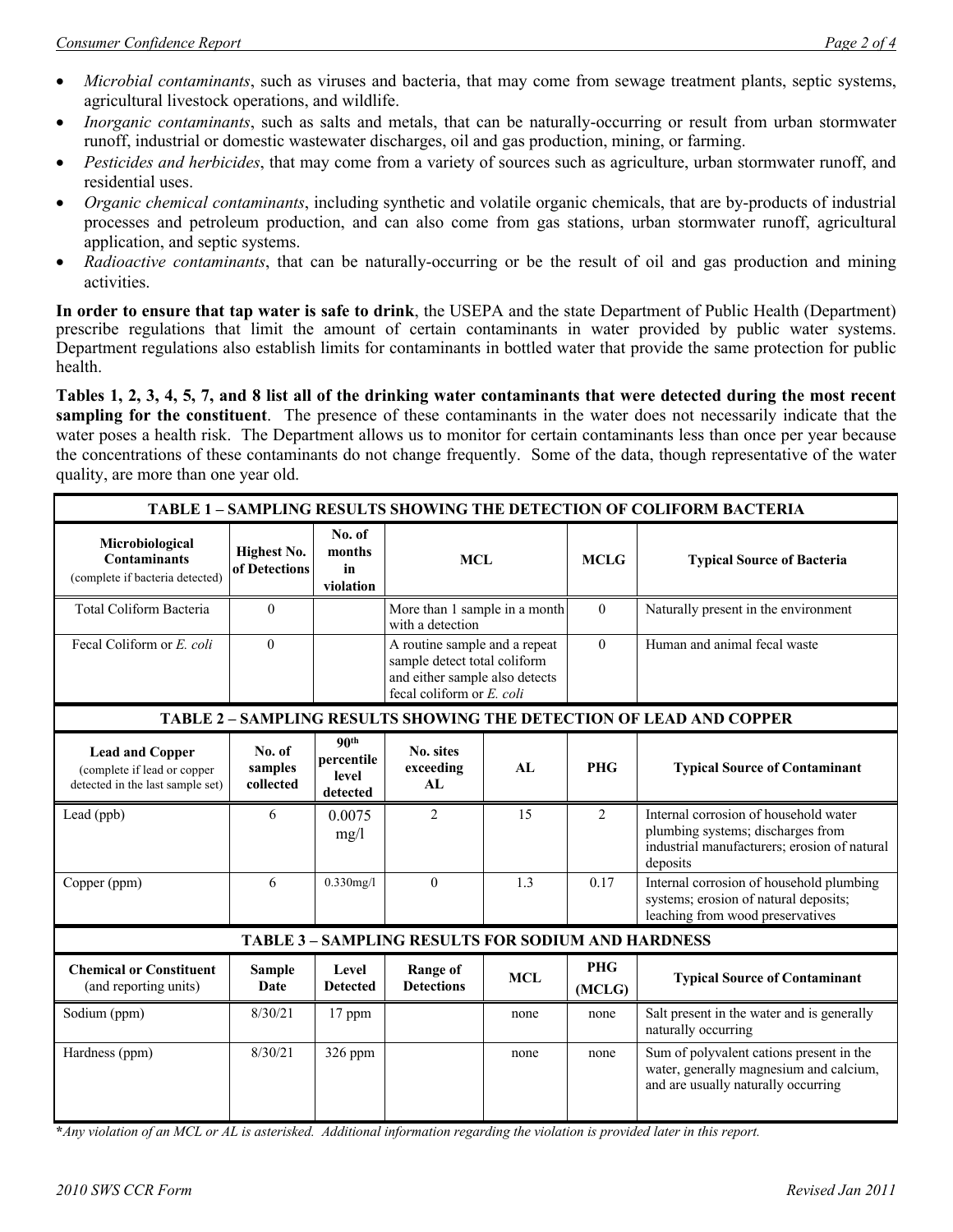| TABLE 4 - DETECTION OF CONTAMINANTS WITH A PRIMARY DRINKING WATER STANDARD |                       |                          |                                                 |                           |                                 |                                                                                                           |  |
|----------------------------------------------------------------------------|-----------------------|--------------------------|-------------------------------------------------|---------------------------|---------------------------------|-----------------------------------------------------------------------------------------------------------|--|
| <b>Chemical or Constituent</b><br>(and reporting units)                    | <b>Sample</b><br>Date | Level<br><b>Detected</b> | <b>Range of</b><br><b>Detections</b>            | <b>MCL</b><br>[MRDL]      | <b>PHG</b><br>(MCLG)<br>[MRDLG] | <b>Typical Source of Contaminant</b>                                                                      |  |
| Barium                                                                     | 8/30/21               | 170 ppb                  |                                                 | 1000 ppb                  |                                 | Erosion from natural deposits.                                                                            |  |
|                                                                            |                       |                          |                                                 |                           |                                 |                                                                                                           |  |
| Nickel                                                                     | 8/30/21               | 65 ppb                   |                                                 | 100 ppb                   |                                 | Erosion from natural deposits.                                                                            |  |
|                                                                            |                       |                          |                                                 |                           |                                 |                                                                                                           |  |
| Combined Radium                                                            | 9/3/15                | 0.879<br>pCi/1           |                                                 | $5$ pCi/l                 |                                 | Erosion from natural deposits.                                                                            |  |
| Fluoride                                                                   | 9/17/20               | 0.32 ppm                 |                                                 | $2.0$ ppm                 |                                 | Erosion from natural deposits.                                                                            |  |
|                                                                            |                       |                          |                                                 |                           |                                 |                                                                                                           |  |
| Nitrite (as Nitrogen N)                                                    | 9/17/20               | < 0.40<br>mg/1           |                                                 | $1.0$ ppm                 |                                 | Runoff and leaching from fertilizer use.<br>Leaching from septic tanks. Erosion from<br>natural deposits. |  |
| Nitrite (as nitrate NO3)                                                   | 8/30/21               | N.D.                     |                                                 | 45 ppm                    |                                 | Erosion from natural deposits.                                                                            |  |
| Haloacetic acids<br>(HAA5)                                                 | Various,<br>quarterly | 40.6 ppb                 | 20.3-40.6<br>ppb                                | 60 ppb                    |                                 | Byproduct of drinking water chlorination.                                                                 |  |
| TTHM (Total<br>Trihalomethane)                                             | Various,<br>quarterly | 29.16<br>ppb             | 20.96-29.16<br>ppb                              | 80 ppb                    |                                 | Byproduct of drinking water chlorination.                                                                 |  |
|                                                                            |                       |                          |                                                 |                           |                                 | TABLE 5 - DETECTION OF CONTAMINANTS WITH A SECONDARY DRINKING WATER STANDARD                              |  |
| <b>Chemical or Constituent</b><br>(and reporting units)                    | <b>Sample</b><br>Date | Level<br><b>Detected</b> | <b>Range of</b><br><b>Detections</b>            | <b>MCL</b>                | <b>PHG</b><br>(MCLG)            | <b>Typical Source of Contaminant</b>                                                                      |  |
|                                                                            |                       |                          |                                                 |                           |                                 |                                                                                                           |  |
|                                                                            |                       |                          |                                                 |                           |                                 |                                                                                                           |  |
|                                                                            |                       |                          |                                                 |                           |                                 |                                                                                                           |  |
|                                                                            |                       |                          | TABLE 6 - DETECTION OF UNREGULATED CONTAMINANTS |                           |                                 |                                                                                                           |  |
| <b>Chemical or Constituent</b><br>(and reporting units)                    | <b>Sample</b><br>Date | Level<br><b>Detected</b> | <b>Range of</b><br><b>Detections</b>            | <b>Notification Level</b> |                                 | <b>Health Effects Language</b>                                                                            |  |
|                                                                            |                       |                          |                                                 |                           |                                 |                                                                                                           |  |
|                                                                            |                       |                          |                                                 |                           |                                 |                                                                                                           |  |

**\****Any violation of an MCL, MRDL, or TT is asterisked. Additional information regarding the violation is provided later in this report.*

# **Additional General Information on Drinking Water**